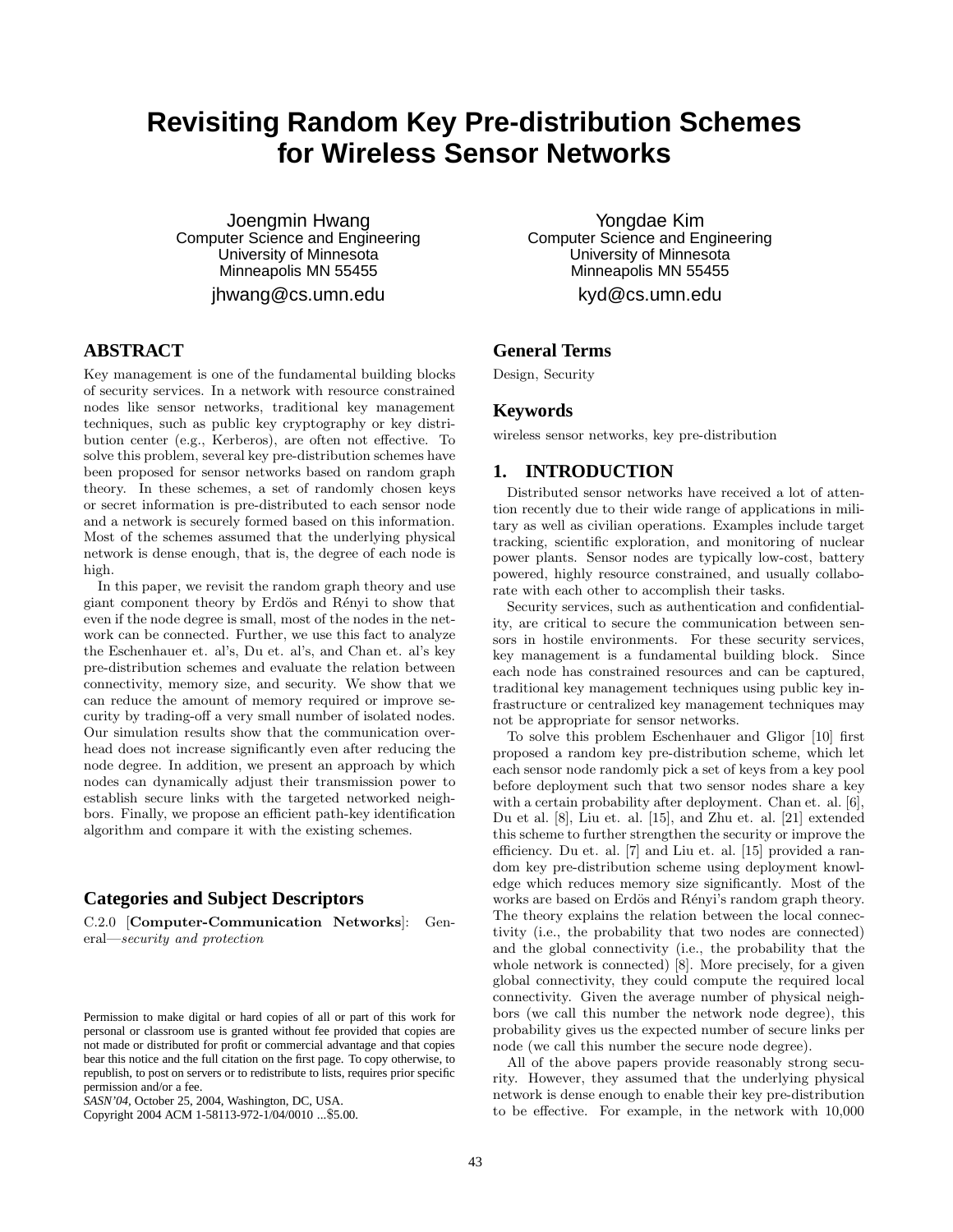nodes, the node degree required by [17] for the network to be connected with 99% certainty is around 14. In [10, 6] they assumed each node has at least 20 (even 40 or 50) physical neighbors among which 14 neighbors should be securely connected. This highly dense connection, we believe, may not be practical in certain sensor networks. In theory, the recommended optimal node degree for best network capacity is between 5 and 8 [11, 14, 18]. Or it may be dynamically controlled so that the power consumption for transmission is minimized. The exact optimal node degree for the whole graph to be connected, however, is known to be an open problem [20]. From this we can notice some gap between the physical node degree which is suggested as optimal in networking and which is required in the existing key predistribution scheme. Overall, the focus of our work is to reduce the gap.

This paper deals with the relation among connectivity, security and memory size in key pre-distribution scheme. We first re-establish the required secure node degree using giant component theory of Erdös and Rényi, by which the tighter lower bound on the required node degree will be computed. In non-uniform node distribution Du et al. [7] obtained the largest isolated components by simulation and used it as global connectivity. However, to the best of our knowledge the theoretical analysis on the isolated component based on random graph theory has not been studied. By providing this analysis, we can control the parameters of key pre-distribution scheme, for example, we can increase security, reduce memory size, or increase the connectivity. The analysis also shows that the network can be connected with a reasonable memory size even in a very sparse network, the evaluation of which was impossible previously. Second, we provide an effective way to utilize the current sensor hardware capability to control transmission power in order to obtain both the desirable number of neighbors and the required number of secure links. Given a desired network transmission range, to securely connect to the targeted neighbor nodes in that range, it temporarily adjusts its transmission range. We provide two ways to control transmission ranges, the computation overhead and communication overhead of which will be compared.

The remainder of the paper is organized as follows. We introduce the set of notations in Section 2. We give an overview of the existing key pre-distribution schemes based on random graph theory in Section 3. In Section 4, we present new analysis using giant component theory and reevaluate the scheme using theoretical analysis and simulation of giant component size. In Section 5, we examine the way to utilize the sensor hardware capability to control transmission range. Finally, we conclude in Section 6.

# **2. NOTATION**

The following notations are used throughout the rest of this paper.

- − d: the expected degree of a node-i.e., the expected number of secure links a node can establish during key-setup
- $-k$ : number of keys in a node's key ring
- $n$ : network size, in nodes
- − r: communication radius
- $-n'$ : the expected number of neighbor nodes within communication radius of a given node
- $-p$ : probability that two nodes share a key
- $-P_c$ : probability that graph is connected
- $-\beta$ : ratio of largest component size to network size
- $-P$ : size of the key pool
- − A: area of the field
- $-\omega$ : number of key spaces constructed in networks
- $-\tau$ : number of key spaces carried by each node
- − x: number of nodes captured

## **3. BACKGROUND**

In this section, we introduce some background for this paper. We first review the three key pre-distribution schemes for sensor networks [10, 8, 6] that we are focusing on throughout this paper. Second, we overview random graph theory and its relation to each scheme. Next, we introduce previous results on desired node degree for wireless networks. We finish this section with an example of a sensor with the hardware capability of dynamically controlling its transmission power.

## **3.1 Key pre-distribution in wireless sensor network**

*Eschenauer and Gligor.* (called basic scheme or EG for simplicity) first introduced a key pre-distribution scheme to the area of wireless sensor networks [10]. In EG, each node randomly picks a subset (called key ring) of keys from a large key pool and any pair of nodes can establish a secure connection if they share at least one common key. More specifically, EG consists of three different phases:

- initialization: Before the sensor nodes are deployed, a set of keys randomly selected from a pool of keys are inserted to the sensor nodes.
- key set-up: After the sensor nodes are deployed, each node first performs a shared key discovery to find out which of its neighbors shares a key with it. When one finds another node, they mutually authenticate to verify that the other party actually owns the key.
- path key identification: After the key set-up is complete, a securely connected graph is formed. A node tries to securely connect all of its neighbors using path key identification methods. In other words, a node can find out the path to all of its neighbors (not securely connected) by means of its securely connected neighbors, and a key is securely delivered from the source node to its targeted neighbor via an indirect path.

*Chan, Perrig and Song.* (called CPS for simplicity) Chan et. al. further extended this idea and developed two key predistribution techniques [6]: q-composite key pre-distribution and a random pair-wise keys scheme. The difference of the q-composite scheme from [10] is that it requires any two nodes to share at least q common keys to establish a secure link.

The random pair-wise keys scheme is a modification of the traditional pair-wise keys scheme based on the observation that not all  $n-1$  keys need to be stored in the node's key ring to have a connected random graph with high probability. Each node identity is paired with  $m$  other randomly selected distinct node id and a pair-wise key is pre-generated for each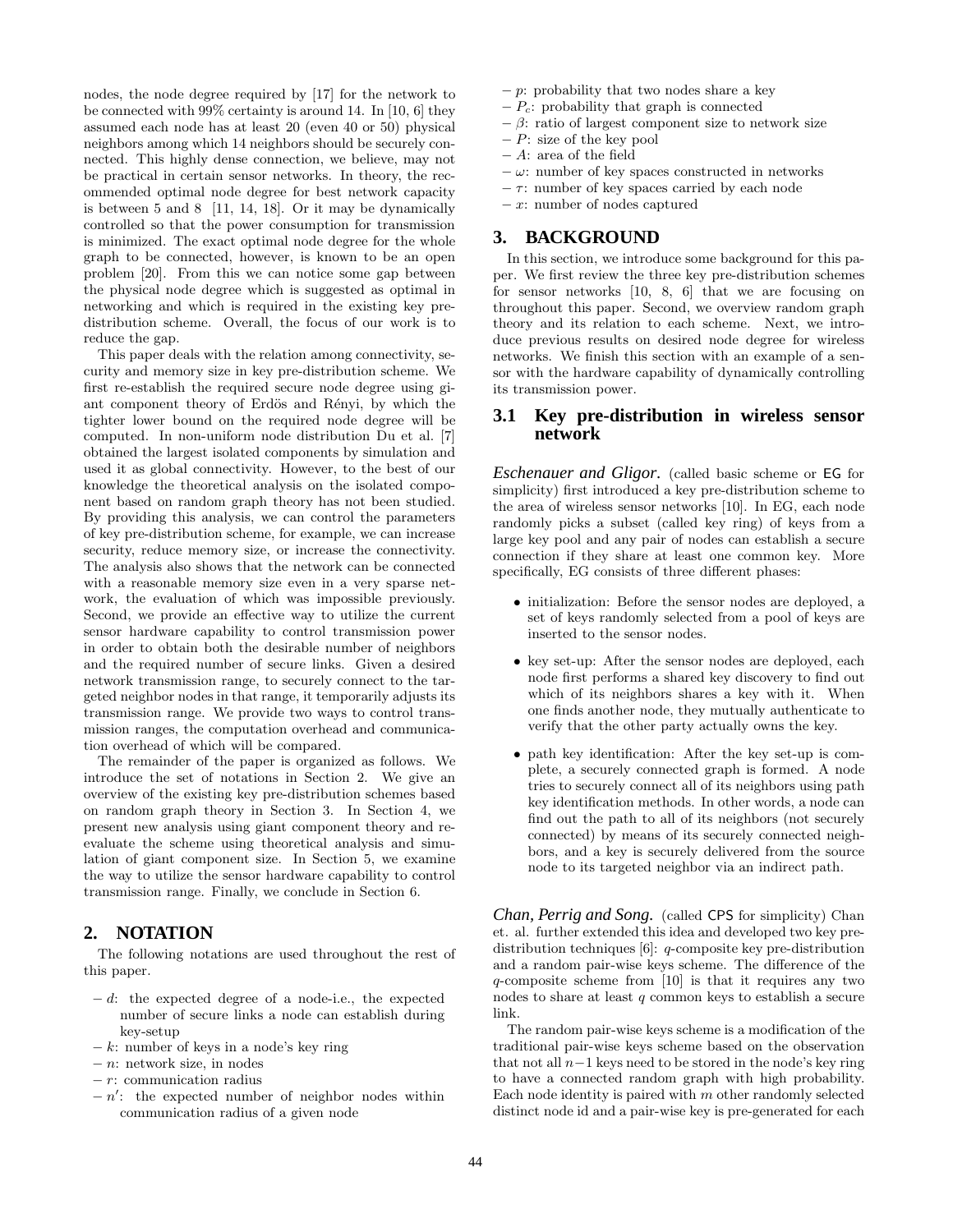pair of nodes. The key is stored in both nodes' key ring along with the id of the other node that also knows the key. This provides much improved security, since any captured node reveals no information about links in which it is not directly involved. The main drawback of the random pair-wise key pre-distribution scheme is its scalability.

*Du, Deng, Han and Varshney.* (called DDHV for simplicity) Du et. al. combined the basic scheme [8] with Blom's key management scheme [4]. Blom's scheme allows that any pair of  $(n - 1)$  nodes to find a secret pair-wise key between them with much smaller number (they use  $\lambda$ ,  $\lambda \ll n$ ) of keys than the actual number of nodes. The tradeoff is that, unlike the  $(n-1)$ -pairwise key scheme, Blom's scheme is not perfectly resilient against node capture. As long as an adversary compromises at most  $\lambda$  nodes, uncompromised nodes are perfectly secure. When an adversary compromises more than  $\lambda$  nodes, all pairwise keys in the entire network are compromised. While Blom's scheme uses a single key space to ensure that any pair of nodes can compute a shared key, Du et. al. construct  $\omega$  spaces, and each sensor node carries key information from  $(2 \leq \tau \leq \omega)$  randomly selected key spaces. If two nodes carry key information from a common key space, they can compute a pairwise key. A similar method is also developed by Liu and Ning [15] based on polynomial-based key pre-distribution [5].

In all of the above schemes it is not certain that two nodes can generate a pairwise key. Instead, they have only a guarantee with probability  $p$  that this will be possible. To find  $p$  so that  $n$  nodes in the sensor network are connected, they use a random graph theory.

#### **3.2 Random Graph Theory and Key Pre-distribution Scheme**

A random graph  $G(n, p)$  is a graph of n nodes for which the probability that a link exists between two nodes is  $p$ . In a large sensor network with size  $n$ ,  $p$  denotes the probability that two neighboring nodes share a common key or key information, which we call local connectivity. Let  $P_c$ be the probability that the graph is connected, which we call global connectivity. Erdös and Rényi [9, 17] provided a theory how to determine  $p$  so that  $P_c$  is almost 1 (i.e. the graph is almost surely connected). In wireless sensor networks, p changes according to the key ring size or key pool size. Thus, for a network to be connected with probability  $P_c$ , p, as determined by the key information (key ring or pool size), should be greater than  $p$  as obtained from Erdös and Rényi's Theory. We denote the former by  $p_{actual}$  and the latter by  $p_{required}$ . In this section we show how to compute  $p_{required}$  and introduce  $p_{actual}$  in EG, DDHV, CPS.

#### *Computing required local connectivity*

Erdös and Rényi  $[9, 17]$  showed that, for monotone properties, there exists a value of p such that the property moves from"nonexistent" to "certainly true" in a very large random graph  $G(n, p)$ . We find p such that it is "almost certainly" true" that the graph is connected. The function defining  $p$  is called the threshold function of a property. Given a desired probability  $P_c$  for graph connectivity, the threshold function p is defined by:

THEOREM 1.

$$
P_c = \lim_{n \to \infty} P_r[G(n, p) \text{ is connected } ] = e^{-e^{-c}}
$$

where 
$$
p = \frac{\ln(n)}{n} + \frac{c}{n}
$$
 and c is any real constant.

We define the average node degree  $d = p(n-1)$  as the average number of edges connected to each node. For a given density of sensor network deployment, let  $n'$  be the expected number of neighbors within the wireless communication range of a node. Since the expected node degree should be at least  $d$  as calculated above, the required local connectivity  $p_{required}$  can be estimated as  $p_{required} = \frac{d}{n'}$ 

#### *Computing actual local connectivity*

The actual local connectivity is determined by key ring size and key pool size in EG, by the key space in DDHV and by the number of pairwise keys stored in each node in CPS. Following is the detailed description.

EG: We set the probability that two nodes share at least one key in their key rings of size  $k$  chosen from a given pool of P keys to  $p_{actual}$ . Since  $p_{actual}$  =  $1 - P_r$ [two nodes do not share any key],

$$
p_{actual} = 1 - \frac{((P-k)!)^2}{(P-2k)!P!}.
$$
 (1)

DDHV:  $p_{actual}$  is the actual probability of any two neighboring nodes sharing at least one space (i.e., the probability that they can establish a common key). Since  $p_{actual} = 1 - P_r$ [two nodes do not share any space],

$$
p_{actual} = 1 - \frac{\left((\omega - \tau)!\right)^2}{(\omega - 2\tau)!\omega!}.
$$
 (2)

CPS:  $p_{actual}$  is the actual probability of any two neighboring nodes sharing a pairwise key. If a node can store  $m$  keys in the network with size  $n$ , then the actual probability is

$$
p_{actual} = \frac{m}{n}.\tag{3}
$$

#### **3.3 Desirable node degree in the network**

The desirable node degree is discussed on the context of network connectivity, network capacity and energy consumption by controlling transmission power. With a high node degree, the network connectivity increases, but the interference between the neighboring nodes increases, and, therefore, the network capacity decreases. On the other hand, if we decrease the node degree the connectivity decreases, which in the extreme case results in the network being disconnected. The low degree reduces the communication interference, but since the connectivity is poor the number of hops will be increased, which will decrease the network capacity. The node degree is controlled by adjusting transmission power. Higher node degree requires higher transmission power, which increases the energy consumption. The optimal node degree to maximize the network capacity was considered in the papers [14, 18, 11]. Kleinrock et. al. [14] proposed that six is the magic number for network in the slotted ALOHA protocol. Takagi et. al. [18] revised this number to 8 and suggested that 5 and 7 is optimal in the other protocol. Hou et. al. [11] considered the magic number when the transmission range can be adjusted and suggested 6 and 8 is optimal. Xue et. al. [20] investigate the node degree for the network to be connected. According to their study, if each node is connected to less than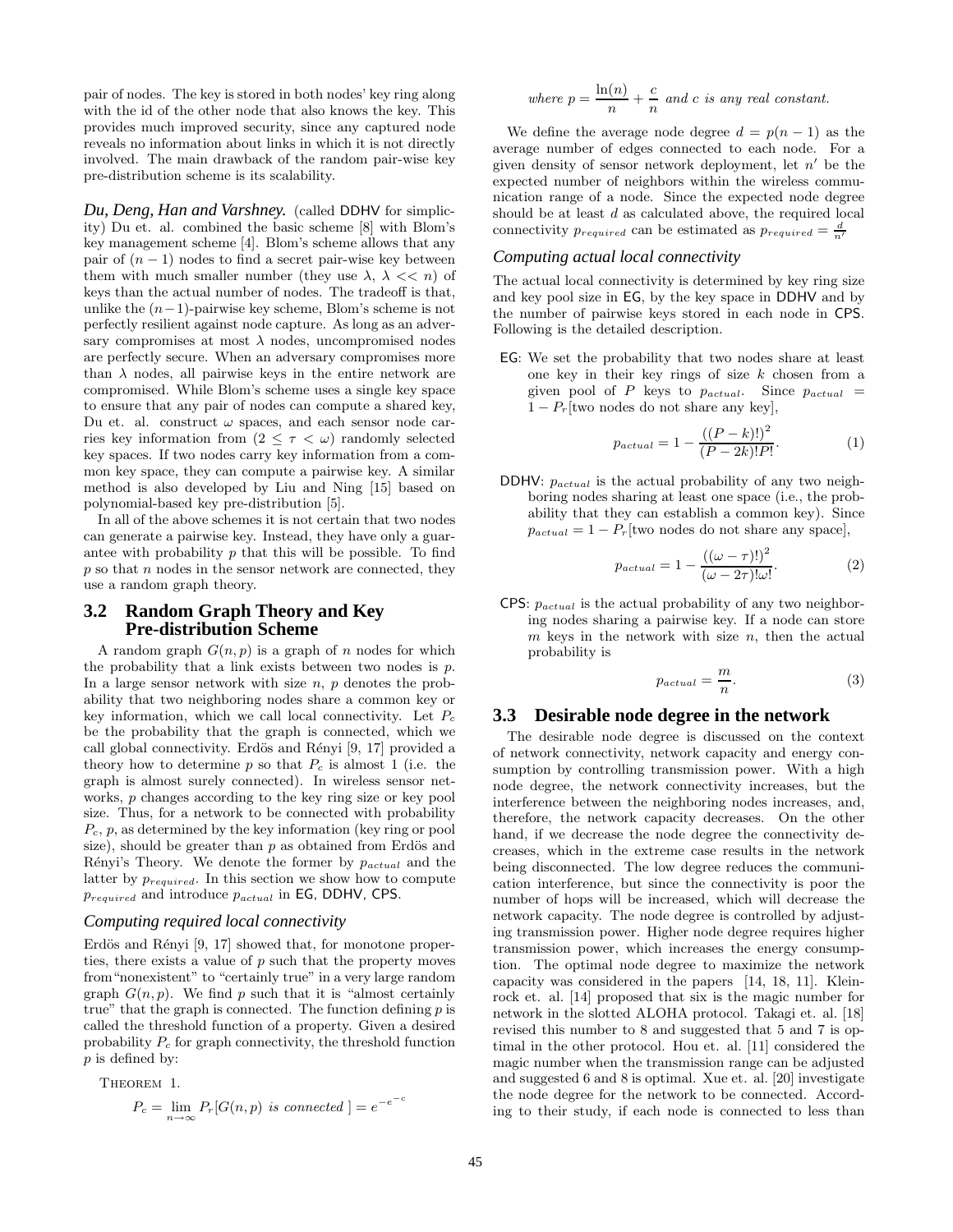$0.074 \log n$  nearest neighbors then the network is asymptotically disconnected with probability  $1$  as  $n$  increases, while if each node is connected to more than  $5.1774 \log n$  nearest neighbors then the network is asymptotically connected with probability approaching 1 as  $n$  increases. The exact constant remains as an open problem.

#### **3.4 Sensor Hardware**

Examples of sensor network projects include Smart Dust, WINS and  $\mu$ AMPS [19, 2, 13, 1]. Some of sensor node platforms have a fixed radio range but some others have the capability to adjust radio range. For example, the second prototype of a power-aware microsensor developed for the  $\mu$ AMPS project set the transmission power to one of six different levels by the processor. The maximum bit-rate of a point-to-point wireless link is 1Mbps. The power aware features of the  $\mu$ AMPS board allow for thirteen relevant power consumption stages. Among those thirteen states are six states of different power amplifier gains to support transmission distances from 10 meters to 100 meters. In the off state, the radio consumes no power. In the idle state, the radio consumes 60 mW. In the receive state, the radio consumes 280 mW. In the lowest transmission state, the radio consumes 330mW. In the highest transmission state, the radio consumes 1.1W. There are other minor intermediate stages. For example, the MAC protocol can change the radio range to include only the optimal number of nodes. In our work, we utilize this transmission power control feature to bridge the gap between network transmission range and secure transmission range.

# **4. REVISITING RANDOM GRAPH THEORY AND ITS APPLICATION**

In this section, we investigate Erdös-Rényi's random graph theory in detail and re-evaluate the key pre-distribution schemes.

## **4.1 Calculation of a giant component**

Erdös and Rényi [9] discovered that the random graph undergoes four phase transitions with changes of  $p$ . The theory in the previous section corresponds to the third phase transition, where the probability that the graph is connected approaches 1. We need to note that this is the probability that the whole graph is connected, not the ratio of the giant component to the network size. In this section we shift our main focus to compute the required local connectivity to obtain a sufficiently large giant component. For this purpose, the second phase transition of Erdös and Rényi's theory is applicable [3]. The theory is as follows: Let  $p = a/n$  with  $a < 1$ . Then  $G(n, p)$  will consist of small components, the largest of which is of size  $\Theta(\ln n)$ . Now, suppose  $p = a/n$ with  $a > 1$ . With this small change, many components will join together to form a giant component of size  $\Theta(n)$ . Except for the giant component, the other components are relatively small, the largest of which has size  $\Theta(\ln n)$ . The reason for this sudden change is because bigger giant component tend to absorb larger number of small components. The size of a giant component can be computed by the following Theorem 2 [12].

THEOREM 2. Consider an Erdös-Rényi random graph  $G(n, p)$ . For fixed  $a > 0$ , let  $p = a/n$ . The following Assertions hold with probability  $\rightarrow$  1 as  $n \rightarrow \infty$ 

- 1. If  $a < 1$ , the largest component size is at most  $\frac{3}{(1-a)^2} \log n$ .
- 2. If  $a > 1$ , there is a unique giant component with  $(1 + o(1))\beta n$  nodes, where  $\beta = \beta(a) > 0$  solves  $\beta + e^{-\beta a} = 1$ . The second largest component size is at most  $\frac{16a}{a-1^2} \log n$ .

In the above theorem,  $\beta$  is the number of nodes belonging to the giant component divided by the number of nodes provided. Since  $p = \frac{a}{n}$ , then  $a = pn \simeq d$ , and we can say that a represents node degree d. Given a desired ratio  $\beta$  for a giant component size, the required local connectivity can be estimated as



Figure 1:  $a - \beta$ ,  $a - P_c$  relation, where a is node degree,  $\beta$  is the ratio of largest component size to network size and  $P_c$  is the probability that graph is connected.

Figure 1 shows the relation between a and  $\beta$  and a and  $P_c$  with network size 10000. When node degree is around 6,  $\beta$  is close to 1. When the node degree is increased to around 14 or more,  $P_c$  approaches 1. This means that even with very small node degree most of nodes are connected to each other. Increasing the node degree to make  $P_c$  very close to 1 causes only a small number of isolated nodes to be connected.

#### **4.2 Re-evaluation of** EG

Given k and P we can compute  $\beta$  and  $P_c$  when  $p_{actual}$  $p_{required}$  from Theorem 1, 2 and equation (1). Figure 2 shows the relation between k and  $\beta$  and the relation between k and  $P_c$  for  $P = 100,000$  and  $n = 10,000$ . Theorem 1 determines  $k$  where  $P_c$  is very near probability 1 and Theorem 2 determines k where  $\beta$  is very near 1. Following are specific examples in which we can compare the basic scheme when Theorem 1 is applied with the one when Theorem 2 is applied. Less than 2\% isolated nodes is assumed as a reasonable trade-off for reducing memory size. To create a giant component with size more than 98%, we choose constrained parameters  $a = 3.9918$  where  $\beta = 0.98$ . Given  $n = 10,000, A = 1000 \times 1000$  and  $r = 40, p_{required}$ 0.3664 is computed by Theorem 1 when  $P_c = 0.9999$  and  $p_{required} = 0.0794$  by Theorem 2 when  $\beta = 0.98$  respectively. (*n'* is computed by  $\frac{r^2 \pi}{A} \times n$ ). With  $P = 100,000, k$  is determined by equation (1) such that  $p_{actual} \geq p_{required}$ . To make  $p_{actual}$  larger than  $p_{required} = 0.3664, k = 214$  is required, while to make  $p_{actual}$  larger than  $p_{required} = 0.0794$ ,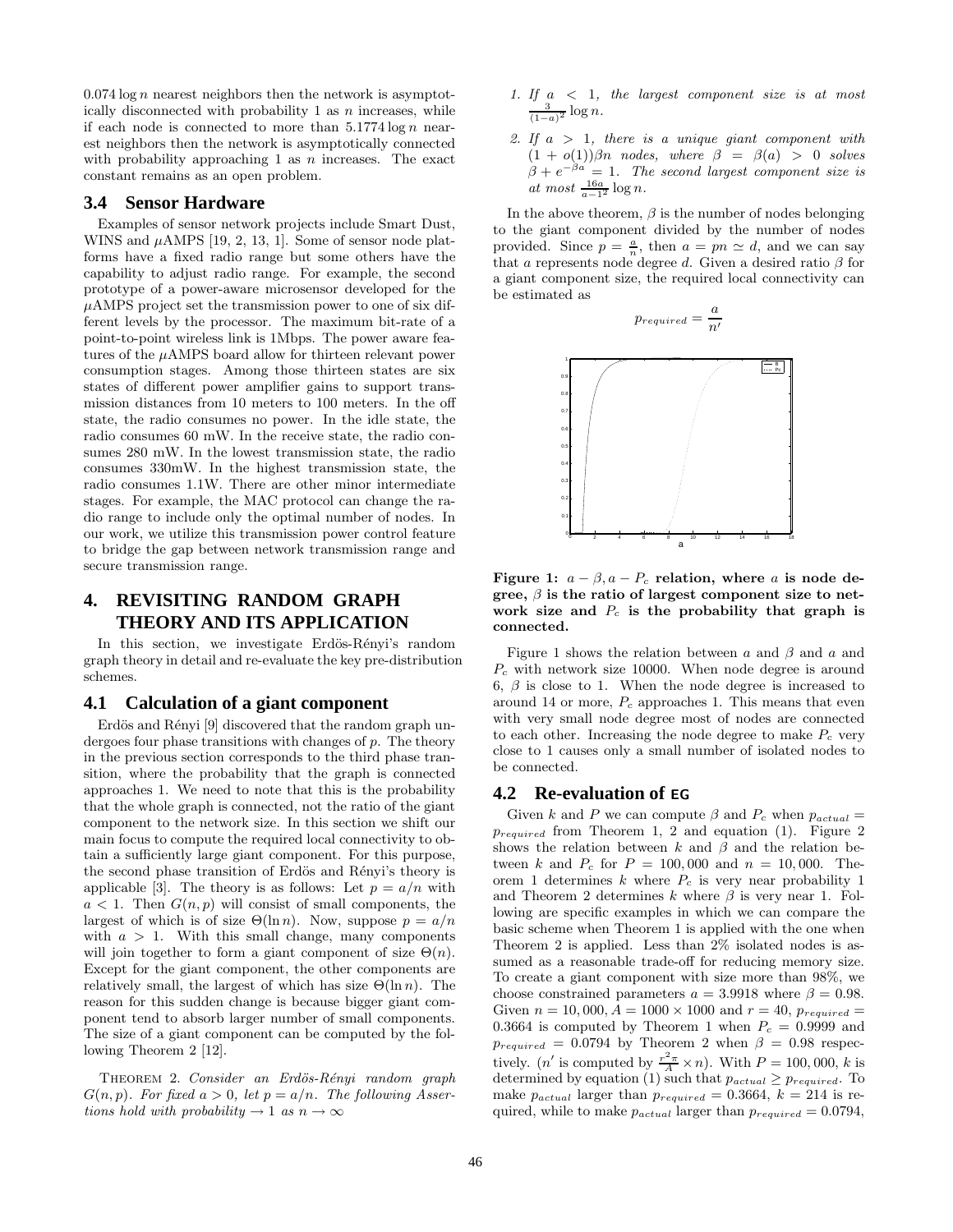

Figure 2:  $k - \beta$ ,  $k - P_c$  relation, where k is key ring size,  $\beta$  is the ratio of largest component size to network size,  $P_c$  is the probability that graph is connected and r is communication radius.

 $k = 91$  is enough. Theorem 2 gives a reduction of half of the original memory size with the trade-off of 2% isolated nodes. The reduction of memory size is related to the resilience against node capture. If a node  $v$  is captured,  $k$  keys are compromised. The probability that a random link between two random nodes  $i, j, (v \neq i, j)$  is not compromised is  $(1-\frac{k}{P})$ . When x number of nodes are captured the expected fraction of the links compromised is  $1 - \left(1 - \frac{k}{P}\right)^x$ . Figure 3 shows the comparison of this estimation for the different key ring size. Since we can reduce  $k$  by Theorem 2, the number of links an adversary could attack decreases and we can say that a reduction of  $k$  leads to a higher resilience against node capture.



Figure 3: Probability that a random link between two random nodes  $i, j$  can be decrypted by the adversary when the adversary has captured some set of x nodes except i or j, where  $k$  is key ring size and r is communication radius.

#### **4.3 Re-evaluation of** DDHV

Given  $\tau$ ,  $\omega$  and  $n'$  we can compute  $\beta$  and  $P_c$  when  $p_{actual}$  $p_{required}$  from Theorem 1, 2 and equation (2). Figure 4 shows the relation between  $\omega$  and  $\beta$ , and relation between  $\omega$  and  $P_c$  for the fixed  $\tau = 2$ . Theorem 1 computes  $\omega$  where  $P_c$  is very close to probability 1 and Theorem 2 computes  $ω$  where  $β$  almost m reaches 1. As we can see in the figure, by applying Theorem 2 we can increase the range of  $\omega$ , the increase of which is more significant as r is bigger. In the basic scheme,  $p_{required}$  decides the minimum  $p_{actual}$ , which decides  $k$  and  $\overline{P}$ . The key ring size  $k$  determines memory size and security about resilience against node capture. However, in the Du's pairwise scheme,  $p_{actual}$  is controlled by  $\omega$  and  $\tau$  and memory size k is parameterized by the deployer. The parameters  $\tau, \omega, k$  and security are related to each other. According to [8], the security level is linearly related to  $k\frac{\omega}{\tau^2}$ . Thus, among pairs of  $\omega$  and  $\tau$  which satisfy  $p_{actual}$ , the deployer selects the one which maximizes  $\frac{\omega}{\tau^2}$ . Apart from the selected  $\omega$  and  $\tau$ , the memory size k is selected, where larger  $k$  provides better resilience against node captures. By increasing  $\omega$  by Theorem 2, we can either reduce the memory size or increase the security level or both. For example, with  $r = 40$  for fixed  $\tau = 2$ , to satisfy  $P_c = 0.9999$  by Theorem 1, at most  $\omega = 10$  can be selected. But, to create a giant component with size more than 98% by Theorem 2,  $\omega = 49$  can be selected. If the memory size k is fixed, the security level computed by  $\frac{\omega}{\tau^2} = \frac{49}{2^2}$  is 4.9 times higher than  $\frac{\omega}{\tau^2} = \frac{10}{2^2}$ . Conversely, if we fix the security level  $k\frac{\omega}{\tau^2}$ , we can reduce the memory size 4.9 times.

#### **4.4 Re-evaluation of** CPS

A drawback of CPS is that the supportable network size is smaller than in other schemes. From equation (3), the maximum supportable network size is determined by

$$
n = \frac{m}{p}.
$$

Figure 5 shows the supportable network size for different local connectivity. By applying Theorem 2, instead of Theorem 1, we can increase the supportable network size. For example, for fixed  $m = 200$ , to satisfy  $P_c = 0.9999$  by Theorem 1,  $p = 0.3664$  and  $n = 545$ . But to create a giant component with size more than 98%,  $p = 0.0794$  is enough and this increases the supportable network size to  $n = 2518$ .

#### **4.5 Communication Overhead**

In the previous section, by reducing the shared key information we could save the memory size. However after the key set-up phase, the graph connected via secure links must have a very sparse node degree. The two neighboring nodes which *a priori* did not establish a secure link should find a path to each other over the graph, in order to do path key identification. However, the sparse node degree will increase the path length which will affect the communication overhead. In this section we discuss the communication overhead in the path key identification phase, by the number of hops increased when we apply Theorem 2. We first describe two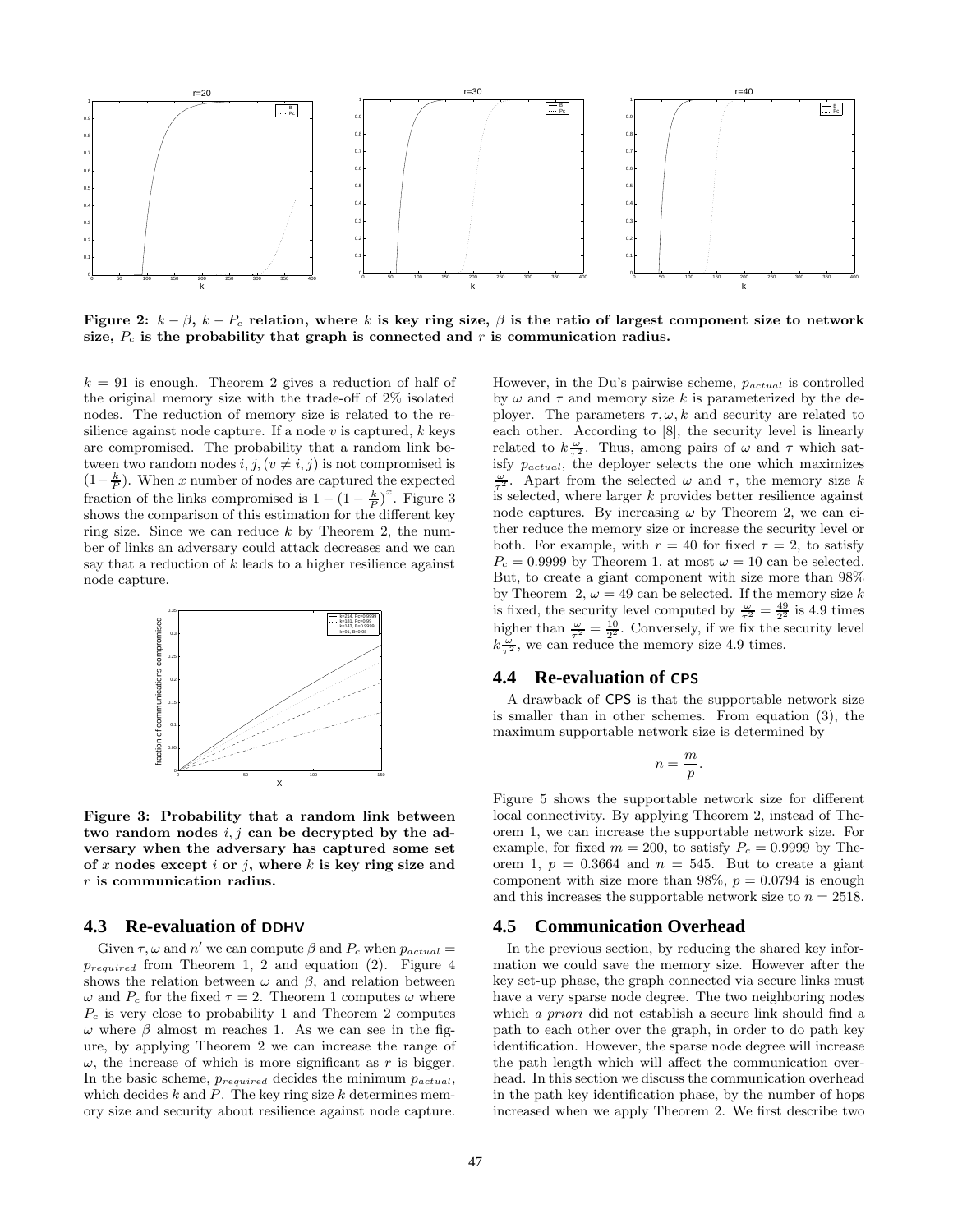

Figure 4:  $\omega - \beta$ ,  $\omega - P_c$  relation, where  $\omega$  is number of key spaces constructed in networks,  $\tau$  is number of key spaces carried by each node,  $\beta$  is the ratio of largest component size to network size,  $P_c$  is the probability that graph is connected and  $r$  is communication radius.



Figure 5: Network size for Chan's random pairwise scheme, where  $k$  is key ring size and  $p$  is probability that two nodes share a key.

ways to set up a path key identification, called cascade-off counting and cascade-on counting.

Cascade-off Counting After the key set-up phase, some of the neighbors are already connected via a shared key. We denote the graph consisting of the nodes and the links established by the shared key in the key set-up phase by  $G_{s1}$ . Then, in the path key identification phase, i discovers the route to j using only  $G_{s1}$ . This route is used to establish a shared key.

Cascade-on Counting As in the above counting, after a key set-up phase the  $G_{s1}$  is created. During the path key identification phase, some of the neighboring nodes will establish additional secure link via the path on  $G_{s1}$ . We add those secure links to  $G_{s1}$  and denote it by  $G_{s2}$ . Now the path key identification is performed on  $G_{s2}$  while new links are continuously added. The process will be repeated until all neighboring nodes are securely connected.

While the Cascade-off Counting gives us a well-defined bound of delay for each pair of nodes to reach each other, there is no reason why we should not use the previously established secure paths.<sup>1</sup>

We use simulation to measure the communication overhead when we apply Theorem 2 to the basic scheme. The number of hops required during path key identification is simulated based on the two counting methods above. We assume a network of 10,000 nodes in the monitored area  $1000 \times 1000$  with transmission range 40 whose corresponding average number of neighbors is 50.26. <sup>2</sup>

Figure 6 and 7 show the ratio of the number of nodes that are isolated, unreachable in 3 hops, reachable in 3 and 2 hops, and directly connected for each counting method. As observed in the Cascade-off Counting in figure, when the key ring size is very small, the ratio of reachable nodes (ratio of the colored area) is small also. In some case, even if most of the nodes are reachable, many neighbors are not reachable within three hops (e.g.  $r = 40, k = 100$ ). In the cascade-on counting, most of neighbors are reachable in two hops and at most within 3 hops.

The reason why the ratio of two hops increases in Cascadeon Counting is as follows: To be connected within two hops, the neighboring nodes  $i$  and  $j$  must have at least one common secure neighbor  $h$ . In the Cascade-off Counting,  $h$ should be the one having the shared key with  $i$  and  $j$  in their key ring. However, in the Cascade-on Counting, h should be the one either having a shared key or having a newly generated key during the path key identification phase with  $i$  and  $j$ . Thus, the probability to have at least one common neighbor  $h$  between  $i$  and  $j$  increases. The slight increase of secure links established during the path key identification helps to find common secure neighbors, the effects of which are small initially, but as the secure links increase, the effects increase.

#### **4.6 Isolated Nodes**

Theorem 2 provides a tighter lower bound on the connectivity condition. As a result, as we have shown in the previous section, we can reduce the memory size or improve security. While this idea is based on the assumption that a small fraction of isolated nodes is reasonable trade-off, in certain environments we might need to connect these isolated nodes to the network. To connect isolated nodes to the network, the isolated nodes need to detect it is isolated. Existing network partition detection algorithms may be used for this purpose. But according to Theorem 2, when the graph gets into the second phase transition, except for the giant component, the size of the remaining components is very small,

<sup>&</sup>lt;sup>1</sup>Eschenhauer et. al.  $[10]$  seems to use Cascade-off for their simulation, while Du et. al. [8] provided theoretical analysis for Cascade-off.

<sup>&</sup>lt;sup>2</sup>This setting was used in [7].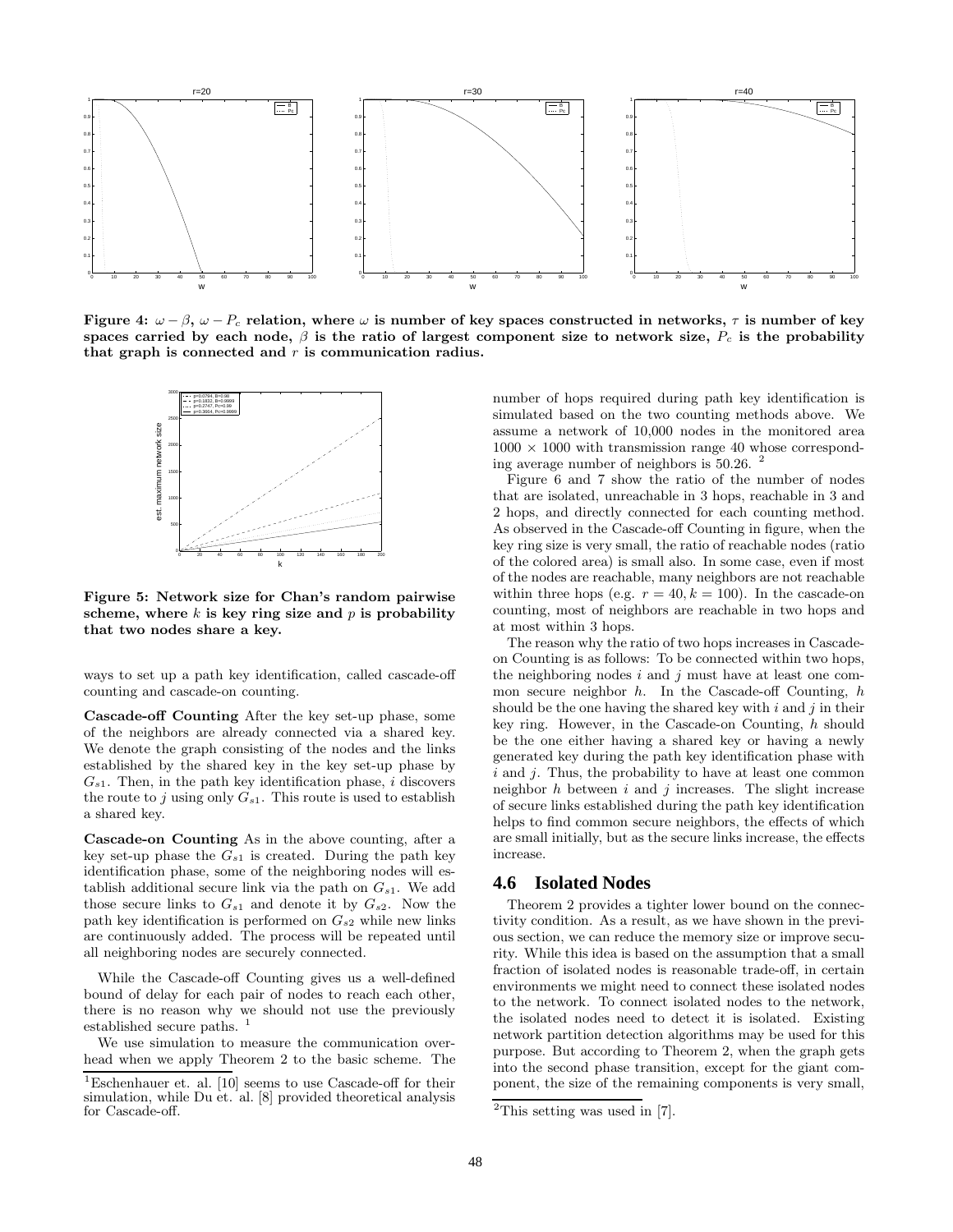

Figure 6: Ratio of hops: cascade-on, \* reachable with more than 3 hops, \*\* Isolat ed, k is key ring size, r is communication radius.



Figure 7: Ratio of hops: cascade-off, \* reachable with more than 3 hops, \*\* Isola ted, k is key ring size, r is communication radius.

usually 1 in our simulation setting. Thus the cost for the partition detection algorithm is not expensive, or when the component size is 1, it can recognize itself as isolated without any partition detection algorithm. The isolated nodes can be securely connected to the giant component by finding one of the nodes in the giant component which shares a common key with it. To do this it should either increase transmission range or broadcast the message to find a pair with 2 or more hops.

# **5. KEY PRE-DISTRIBUTION USINGTRANS-MISSION RANGE ADJUSTMENT**

In this section, we introduce a modified key pre-distribution scheme, when we can control the transmission range. To save energy consumption, it is desirable to minimize the transmission power such that the interference and energy consumption is minimized while enough links capacity for transmission should be maintained. Previous works [18, 14, 11] indicate that the transmission power to keep 5–8 node degree is optimal. However, for key pre-distribution scheme to be used effectively on the sensor network, this optimal node degree (in terms of networking) is not sufficient. In this section, we introduce a way to provide key pre-distribution under this optimal node degree and analyze its efficiency. We assume the sensor hardware to be capable of controlling its transmission range. (The example sensor hardware is introduced in Section 3.)

We use the following notations: Desired network transmission range is denoted as  $r_t$ , and the average number of neighbors from a node within radius  $r_t$  is denoted as  $n_t$ . We denote secure transmission range as  $r_f$ , secure neighbor as  $n_f$ , which are the transmission range and the number of neighbors required in the key pre-distribution scheme. The network transmission  $r_t$ will be provided a priori, and the sensor will increase transmission range temporarily after the deployment so that its range  $r_f$  is bigger than  $r_t$ .

The protocol description and simulation results introduced in the rest of this section is based upon EG. However, these can be easily applied to DDHV and CPS.

## **5.1 Protocol**

The EG protocol changes slightly as follows. In the key set-up phase, the neighboring nodes in the secure trans**mission range**  $r_f$  who have a shared key, set up a secure link using the key. In the path key identification phase, if the neighboring nodes i and j in the range  $r_t$  do not share a key, node  $i$  generates a new key and seds this key to  $j$ via the already established secure links. In other words, 1) node i tries to share a common key with all neighbors in the large disk with radius  $r_f$  in the key set-up phase, and 2) if it could not connect to node  $j$  in the small disk with radius  $r_t$ , it uses the secure channels in the large disk to set up a common key with the node  $j$ . For 2), we introduce two possible ways to send the generated key to the neighbor  $j$  (see path key identification below), and use them as part of path key identification phase. If there are still remaining neighboring nodes which are not connected after path key set-up, it can select whether to repeat the process again or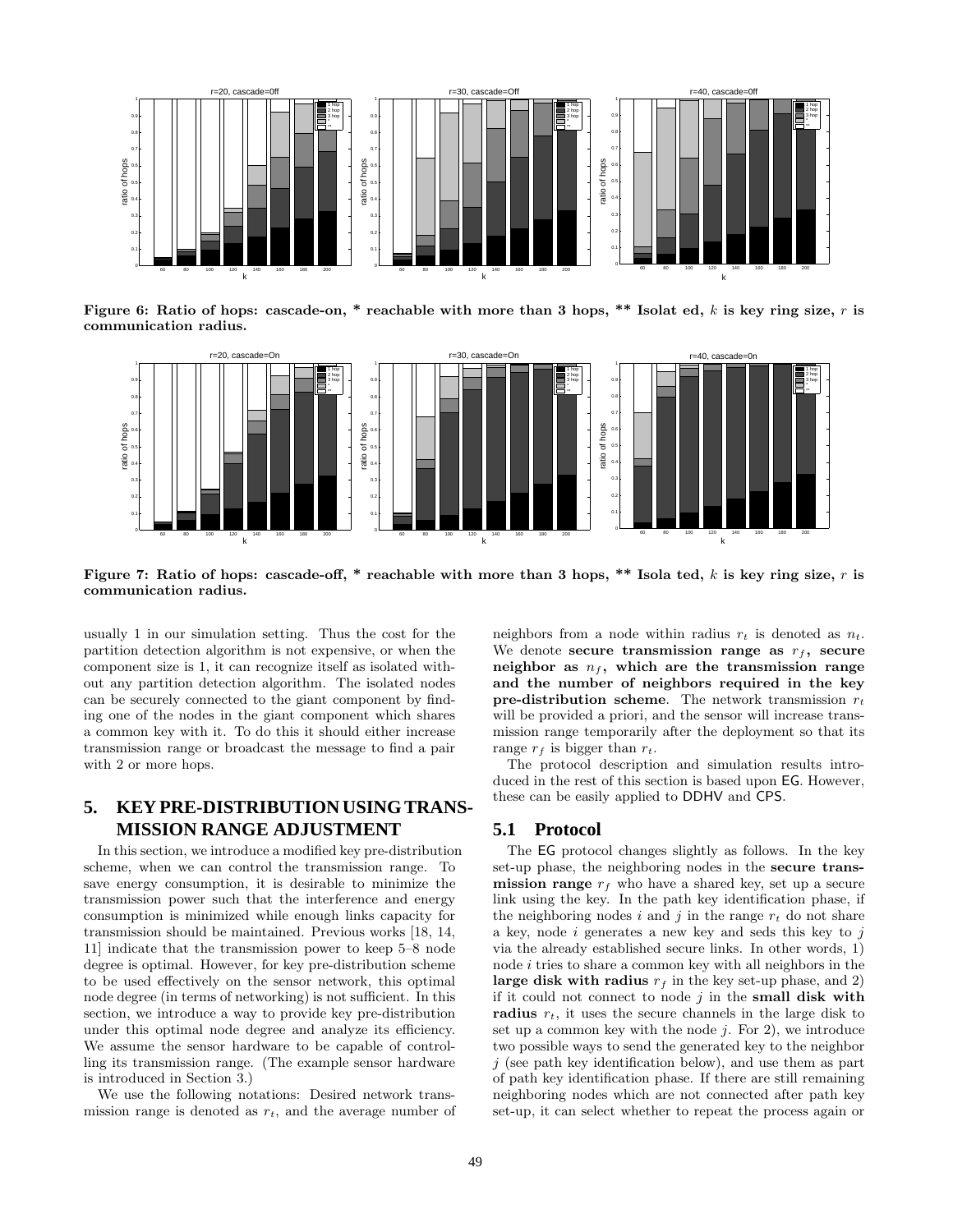

Figure 8:  $b, r_t, k$  relation, when desired node degree  $d = 6,12$  and 20 used,  $r_t$  is desired network transmission range, k is key ring size, b is the required range extension.

 $\diagup$  $k \searrow$  $r_t$ 15 30 45

not. The overall protocol is described as below:

#### Key Set-up

- 1. Each node broadcasts its id and the list of id of the keys on their key ring.
- 2. Neighboring nodes which discover a shared key in their rings verify that their neighbor actually holds the key through a challenge response protocol. <sup>3</sup>
- Path Key Identification Either of the below can be used (and can be repeated if needed).
- Flood with TTL (FTTL in short) Neighboring nodes  $i$  and  $j$ which do not share a common key establish an indirect route using an algorithm that involves local flooding. Node i broadcasts its id and the neighbor's id not connected with  $TTL = t$  via the secure channels that have been established in the key set-up phase. Node i picks an unused key (or generates a random key)  $K$  and sends it to  $j$  using the route. Node  $i$  and  $j$  use this secret key  $K$  as their pair-wise key. If there is a neighbor not connected, try path key identification again with increased TTL.
- Common Secure Neighbor (CSN in short) Neighboring nodes  $i$  and  $j$  which do not share a key find a common secure neighbor from the message in 1 (in Key set-up phase) without any additional packets. Node i compares the key rings in the broadcast message with its own and  $j$ 's and find the secret common neighbor  $h$  which shares a key with both of  $i$  and  $j$ . Node  $i$  generates a random key  $K$  and sends it to  $j$  via the common secret

|  | Table 1: Required range extension $b$ |
|--|---------------------------------------|
|--|---------------------------------------|

| $\mathbf{r}$<br>When $p'' = 0.99$ |         |     |         | ິ<br>When $p'' = 0.90$ |     |         |          |
|-----------------------------------|---------|-----|---------|------------------------|-----|---------|----------|
| $r_t$                             | 15      | 30  | 45      | $r_t$<br>$\kappa$      | 15  | 30      | 45       |
| 200                               | 2.6     | l.4 | l.2     | <b>200</b>             | 1.8 | l.2     | $1.0\,$  |
| 180                               | 3.0     | 1.8 | $1.2\,$ | 180                    | 2.2 | l.2     | $_{1.0}$ |
| 160                               | 3.8     | 2.0 | 1.4     | 160                    | 2.6 | I.4     | $1.2\,$  |
| 140                               | 4.8     | 2.6 | 1.8     | 140                    | 3.4 | $1.6\,$ | 1.4      |
| 120                               | 6.2     | 3.2 | 2.4     | 120                    |     | 2.4     | 1.8      |
| 100                               | $8.8\,$ | 4.4 | 3.2     | 100                    | 6.2 | 3.2     | 2.2      |

neighbor. Nodes  $i$  and  $j$  use this secret key  $K$  as their pair-wise key. If there is a neighbor not connected, run path key identification again.

#### **5.2 Computing Secure Transmission Range**  $r_f$

Given the desired  $r_t$  we can compute necessary  $r_f$  as follows depending on the path key set-up schemes.

#### *Flood with TTL*

Given a certain network transmission range  $r_t$ , we calculate secure transmission range  $r_f = b \times r_t$ . The simplest way to decide the secure node degree is to use Theorem 1 or 2. Given the desired node degree, we find the ratio of the required  $r_f$  to the given  $r_t$ . That is,

$$
d = pr_f^2 \pi \rho = pb^2 r_t^2 \pi \rho,
$$

when  $\rho$  is the number of nodes per unit area. Thus,

$$
b = \frac{1}{r_t} \sqrt{\frac{d}{\rho p \pi}}.
$$

Figure 8 shows the necessary b in EG according to the various  $r_t$  and k. For a desired node degree  $d = 12$ , and network transmission range  $r_t = 20$ , if we use the same secure transmission range  $r_f = r_t, b = 1$ , we cannot obtain the desired node degree 12 even with  $k = 200$ . However, by temporarily increasing secure transmission range ( $r_f = 63, b = 3.16$ ) we can significantly reduce memory size to around  $k = 100$ . This increases the transmission interference temporarily in the key establishment process. However, this trade-off seems to be reasonable in the case where additional node deployment is considered (since, each node needs to maintain the whole key ring for the additional nodes).

<sup>3</sup>Different schemes can be used in key set-up phase, i.e., pseudo random key index transformation [16].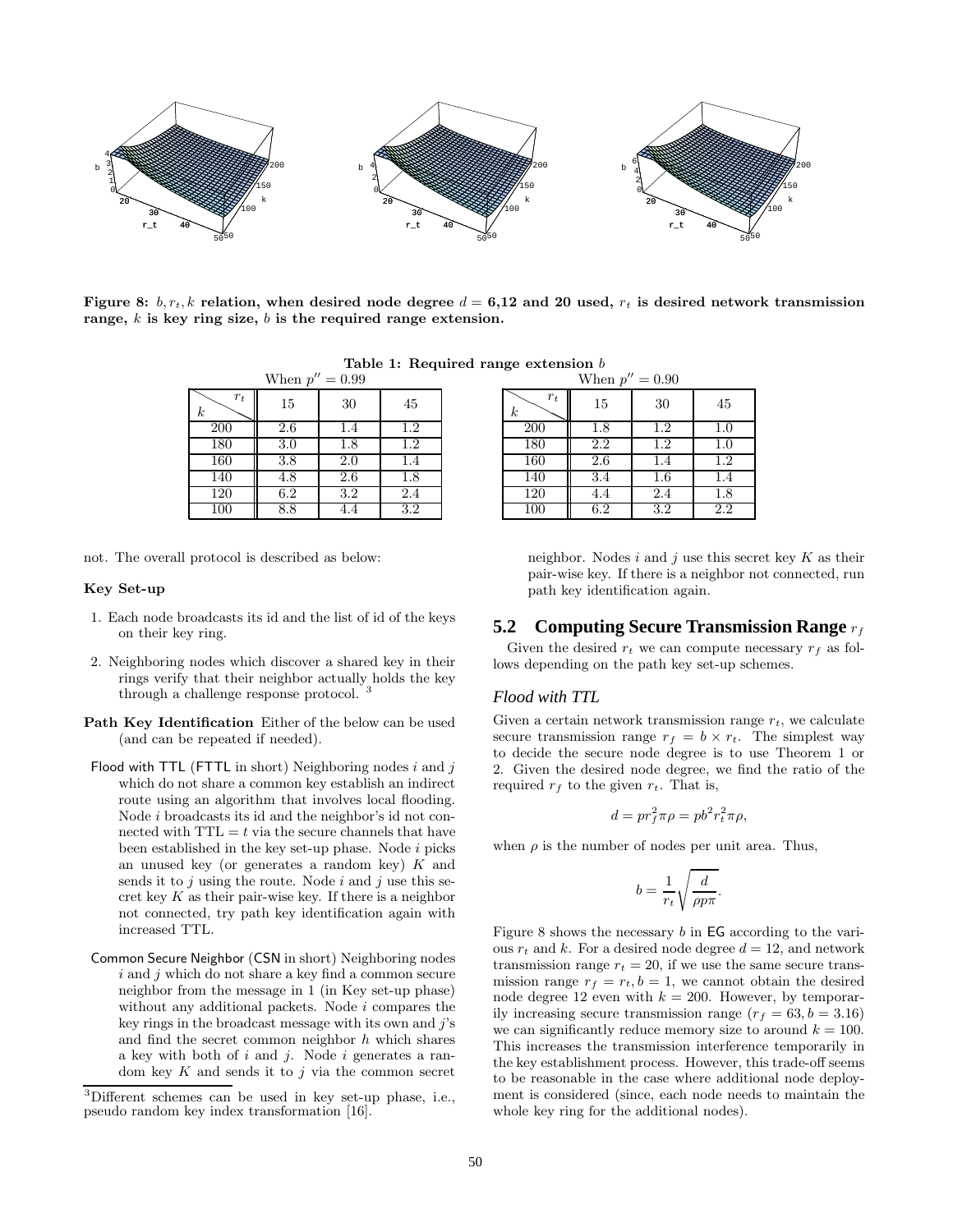

Figure 9: Communication overhead in path key set-up for  $d = 12, r_t = 15$  and  $p'' = 0.9$  (a) Broadcast cost in FTTL (b) Unicast cost in FTTL and CSN

#### *Common Secure Neighbor*

We first find the probability that two neighboring nodes are reachable with two hops. We follow the analysis provided by [8] and apply it to EG. We assume the distance between two nodes  $i$  and  $j$  is  $z$ . To establish a path key in two hops, a pair of nodes must set up a shared key through a common neighbor. The common neighbor must be in the overlapped region of the transmission range of node  $i$  and node  $j$ . The size of this overlapped region is:

$$
A(z) = 2r_f^2 \cos^{-1}(z/2r_f) - z\sqrt{r_f^2 - z^2/4}.
$$

Thus, the total number of nodes in the overlapped region is  $\rho A_{overlap}(z)$ . The probability distribution function of the distance between two nodes within network transmission range  $r_t$  is given  $F(z) = (\text{ distance } < z) = z^2/r_t^2$ . The probability density function is thus  $f(z) = F'(z) = 2z/r_t^2$ . The probability that  $i$  and  $j$  are either directly connected or  $i$  and  $j$  are not connected directly but there exists at least one common neighbor connecting them is:

$$
p'' = \int_0^{r_t} (1-p)(1-(p')^{\rho A(z)}) \frac{2z}{r_t^2} dz + p
$$

where  $p'$  is the probability that the common neighbors of  $i$ and  $j$  is not securely connected to both of them.

$$
p' = 1 - \frac{\binom{P}{k} - 2\binom{P-k}{k} + \binom{P-2k}{k}}{\binom{P}{k}}.
$$

Table 1 shows the necessary b in **EG** according to the various  $r_t$  and  $k$ .

#### **5.3 Overhead Comparison**

The metric used to evaluate the performance of our protocol are the computational and communication costs of key establishment. Since the key set-up phase is in common, we compare the cost for path key identification only.

#### *Computational cost*

The main computational cost is the cost of encrypting and decrypting the newly generated key in both schemes. A single encryption in the sender and decryption in the receiver is used whenever the unicast message is transmitted. In FTTL, if the number of hops in the path between  $i$  and  $j$  is h, the total number of encryptions and decryptions are both h. In CSN, the number of hops the unicast message traverses

is always 2, so a total of 2 encryptions and 2 decryptions are used.

#### *Communication cost*

We tested the bandwidth required for the path key set-up phase. For comparison purposes, we performed a simulation either using only FTTL or only CSN. In FTTL, the communication overhead consists of the broadcast packet for route discovery and unicast of the newly generated secret key. The cost of broadcast packets is large, especially when  $TTL=t$ is large. The bandwidth for broadcasting its own id and neighbor's id which are not connected in a network of size  $n$  is

$$
(i+(n_t-d\times\frac{n_t}{n_f})\times i)\times(1+d+d\times(d-1)+\cdots+d\times(d-1)^{t-2})\times n
$$

where  $i$  is the size of id. The bandwidth all the nodes unicasting its own id, destination's id and key in network size n is

$$
(i + i + K_s) \times \overline{t'} \times (n_t - d \times \frac{n_t}{n_f}) \times n/2
$$

where  $K_s$  is the key size,  $\overline{t}$  is the average path length, where  $t' \leq t$ .

In CSN, there is no communication cost for route discovery. But a unicast message is used to transmit the newly generated secret key. Since the number of hops it traverses is always 2, the total bandwidth for unicasting its own id, destination's id and key in network size  $n$  is

$$
(i + i + K_s) \times 2 \times (n_t - d \times \frac{n_t}{n_f}) \times n/2
$$

Figure 9 shows the simulation results where the above computation is used. The basic scheme is used with a fixed network transmission range  $r_t = 15$ ,  $P = 100,000$  and  $n = 10,000$ . For a different key ring size k,  $r_f$  is determined by the two ways introduced in the previous section.

As can be observed in the Figure 9, the unicast cost of FTTL is bigger than the unicast cost of CSN. Moreover, while there is no broadcasting cost in CSN, the broadcasting cost in FTTL is not negligible. While CSN has much less communication cost, it has the following problem. First, if we use CSN, some fraction of neighboring nodes are not connected. For example, with the key ring size 140 and the 8 targeted neighbors, each node has about 9.12% neighbors that are not connected. (Of course, this was the theoretical bound we computed.) Second, CSN has an additional